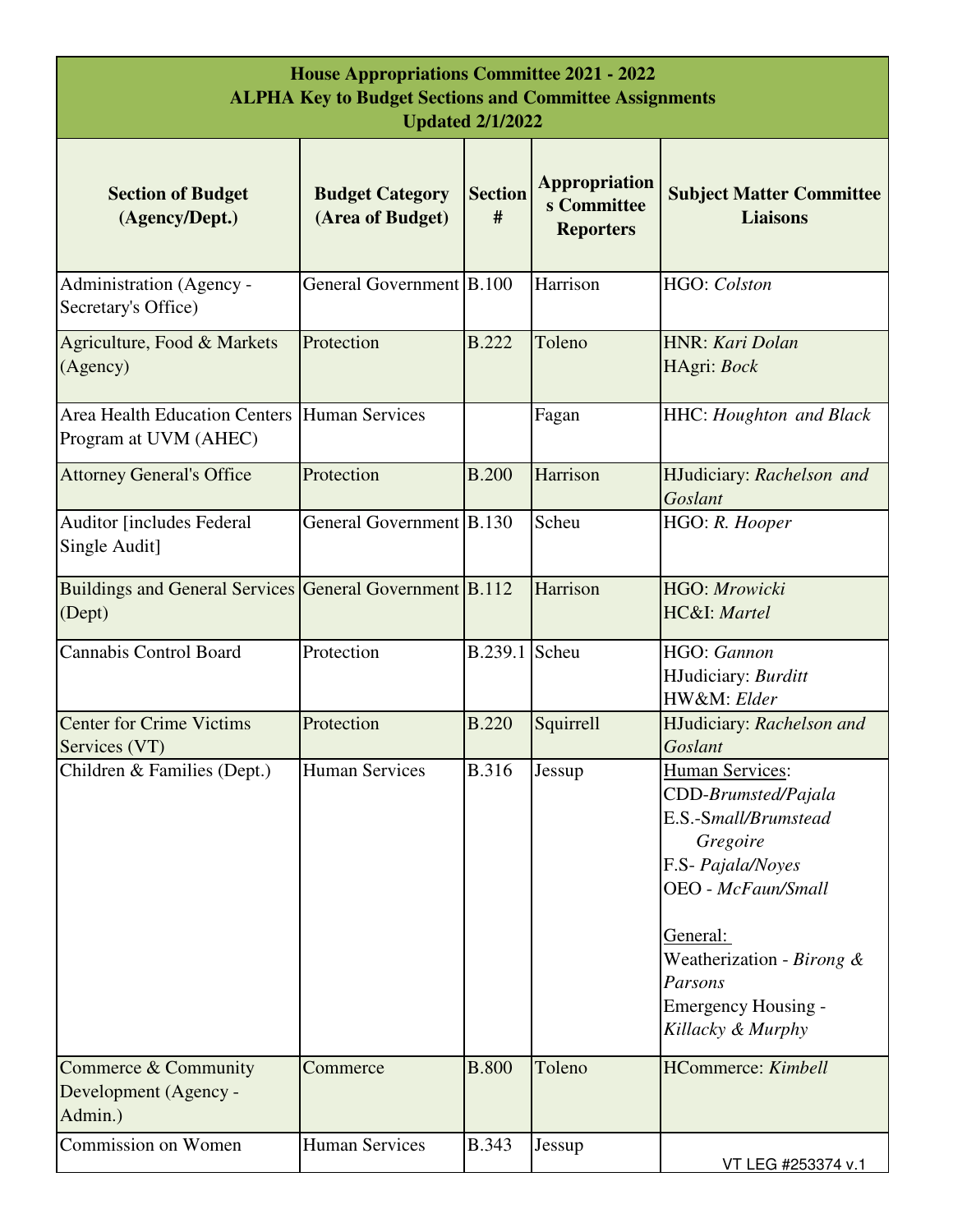| <b>Section of Budget</b><br>(Agency/Dept.)             | <b>Budget Category</b><br>(Area of Budget) | <b>Section</b><br># | <b>Appropriation</b><br>s Committee<br><b>Reporters</b> | <b>Subject Matter Committee</b><br><b>Liaisons</b>                          |
|--------------------------------------------------------|--------------------------------------------|---------------------|---------------------------------------------------------|-----------------------------------------------------------------------------|
| Corrections (Dept)                                     | <b>Human Services</b>                      | <b>B.335</b>        | Squirrell                                               | <b>HC&amp;I</b> : Taylor and Morrissey                                      |
| Court Diversion (VT)                                   | Protection                                 | <b>B.201</b>        | Squirrell                                               | HJudiciary: Rachelson and<br>Goslant                                        |
| Criminal Justice Council (VT)                          | Protection                                 | <b>B.221</b>        | Townsend                                                | <b>HGO:</b> Gannon and LaClair<br>HJudiciary: Rachelson and<br>Goslant      |
| Defender General's Office                              | Protection                                 | <b>B.202</b>        | Squirrell                                               | HJudiciary: Rachelson and<br>Goslant                                        |
| Digital Services (Agency)                              | General Government B.105                   |                     | Feltus                                                  | HGO: Mrowicki<br>HE&T: Chase                                                |
| Disabilities, Aging, and<br>Independent Living (Dept.) | <b>Human Services</b>                      | <b>B.329</b>        | Yacovone                                                | HHS: Wood/Rosenquist                                                        |
| <b>Economic Development</b><br>(Dept.)                 | Commerce                                   | <b>B.801</b>        | Toleno                                                  | <b>HCommerce:</b> Kimbell                                                   |
| Education (Agency)                                     | Education                                  | <b>B.500</b>        | Scheu                                                   | <b>HEducation:</b> Conlon                                                   |
| <b>Education - Education Fund</b>                      | Education                                  |                     | Scheu                                                   | HW&M: Ancel and<br>Kornheiser                                               |
| <b>Enhanced 911 Board</b>                              | Protection                                 | <b>B.235</b>        | Feltus                                                  | HGO: Gannon and LaClair                                                     |
| <b>Environmental Conservation</b><br>(Dept.)           | <b>Natural Resources</b>                   | <b>B.709</b>        | Feltus                                                  | HNR: Kari Dolan<br>HAgri: (Clean Water) - Bock                              |
| <b>Ethics Commission</b>                               | General Government B.136.1                 |                     | Jessup                                                  | HGO: Gannon                                                                 |
| <b>Executive Office (Governor)</b>                     | General Government B.124                   |                     | Townsend                                                | HGO.: Higley                                                                |
| <b>Finance and Management</b><br>(Dept)                | General Government B.106                   |                     | Harrison                                                | HGO: Higley                                                                 |
| <b>Financial Regulation (Dept)</b>                     | Protection                                 | <b>B.226</b>        | Scheu                                                   | HCommerce: Kimbell                                                          |
| Fish & Wildlife (Dept)                                 | <b>Natural Resources</b>                   | <b>B.702</b>        | Helm                                                    | HNR: McCullough                                                             |
| Forests, Parks and Recreation<br>(Dept)                | <b>Natural Resources</b>                   | <b>B.703</b>        | Townsend                                                | HNR: (land use) -<br>McCullough<br>HAgriculture: Bock<br>VT LEG #253374 v.1 |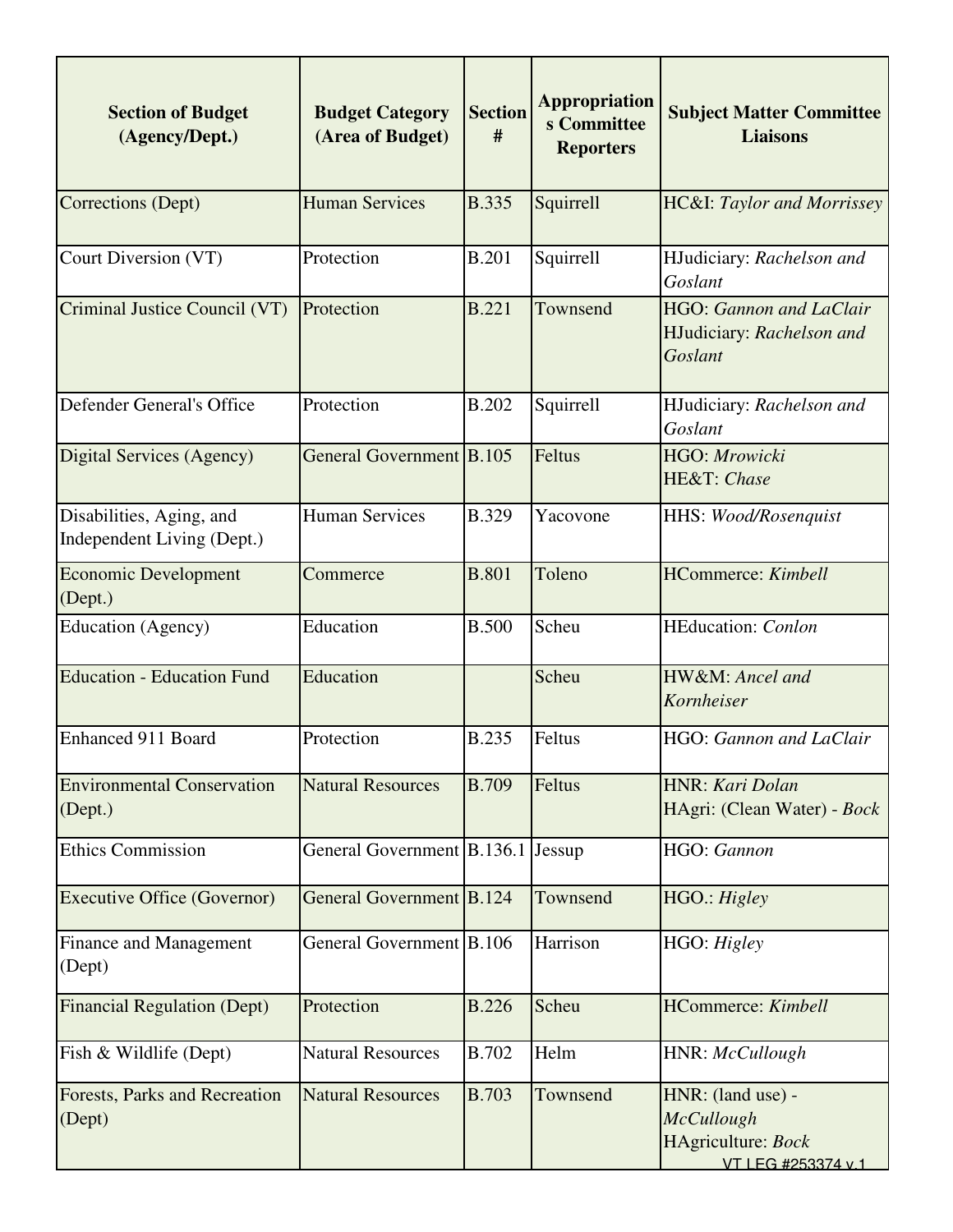| <b>Section of Budget</b><br>(Agency/Dept.)                                                                               | <b>Budget Category</b><br>(Area of Budget) | <b>Section</b><br># | <b>Appropriation</b><br>s Committee<br><b>Reporters</b> | <b>Subject Matter Committee</b><br><b>Liaisons</b>         |
|--------------------------------------------------------------------------------------------------------------------------|--------------------------------------------|---------------------|---------------------------------------------------------|------------------------------------------------------------|
| Green Mountain Care Board                                                                                                | <b>Human Services</b>                      | <b>B.345</b>        | Yacovone                                                | <b>HHC:</b> Houghton and Black                             |
| Health (Dept)                                                                                                            | <b>Human Services</b>                      | <b>B.311</b>        | Fagan                                                   | <b>HHS: Wood/Whitman</b><br><b>HHC:</b> Houghton and Black |
| Housing and Community<br>Development (Dept)                                                                              | Commerce                                   | <b>B.802</b>        | Jessup                                                  | <b>HCommerce:</b> Kimball<br>HGeneral: Bluemle & Waltz     |
| Human Resources (Dept)                                                                                                   | General Government B.108                   |                     | Harrison                                                | <b>HGO:</b> Colston                                        |
| Human Rights Commission                                                                                                  | Protection                                 | <b>B.236</b>        | Jessup                                                  | HJudiciary: Christie                                       |
| Human Services (Agency -<br>Central Office, Rate Setting,<br>Dev. Disb. Cncil, HS Board,<br><b>Administrative Fund</b> ) | <b>Human Services</b>                      | <b>B.300</b>        | Jessup                                                  | HHS: Pugh<br><b>HHC: Houghton and Black</b>                |
| Judiciary (Branch)                                                                                                       | Protection                                 | <b>B.204</b>        | Squirrell                                               | HJudiciary: Rachelson and<br>Goslant                       |
| Labor (Dept)                                                                                                             | Labor                                      | <b>B.400</b>        | Feltus                                                  | <b>HCommerce:</b> Kimbell<br>HGO: Colston                  |
| <b>Labor Relations Board</b>                                                                                             | General Government B.135                   |                     | Harrison                                                | HGO: Colston                                               |
| Legislature (includes: Counsel,<br>JFO, IT, Operations, SAA)                                                             | General Government B.125                   |                     | Townsend                                                |                                                            |
| Libraries (Dept)                                                                                                         | General Government B.110                   |                     | Townsend                                                | HGO: S. Lefebvre                                           |
| Lieutenant Governor's Office                                                                                             | General Government B.129                   |                     | Helm                                                    | HGO: Mrowicki                                              |
| Liquor & Lottery (Dept)                                                                                                  | Protection                                 | B.236.1             | Scheu                                                   | HGeneral: Birong & Palasik                                 |
| Mental Health (Dept)                                                                                                     | <b>Human Services</b>                      | <b>B.314</b>        | Yacovone                                                | <b>HHC: Houghton and Black</b>                             |
| <b>Military Department</b>                                                                                               | Protection                                 | <b>B.215</b>        | Helm                                                    | HGeneral: Troiano & Hango                                  |
| Motor Vehicles (Dept)                                                                                                    | Transportation                             | <b>B.910</b>        | Helm                                                    | HT: B. Shaw/Lanpher                                        |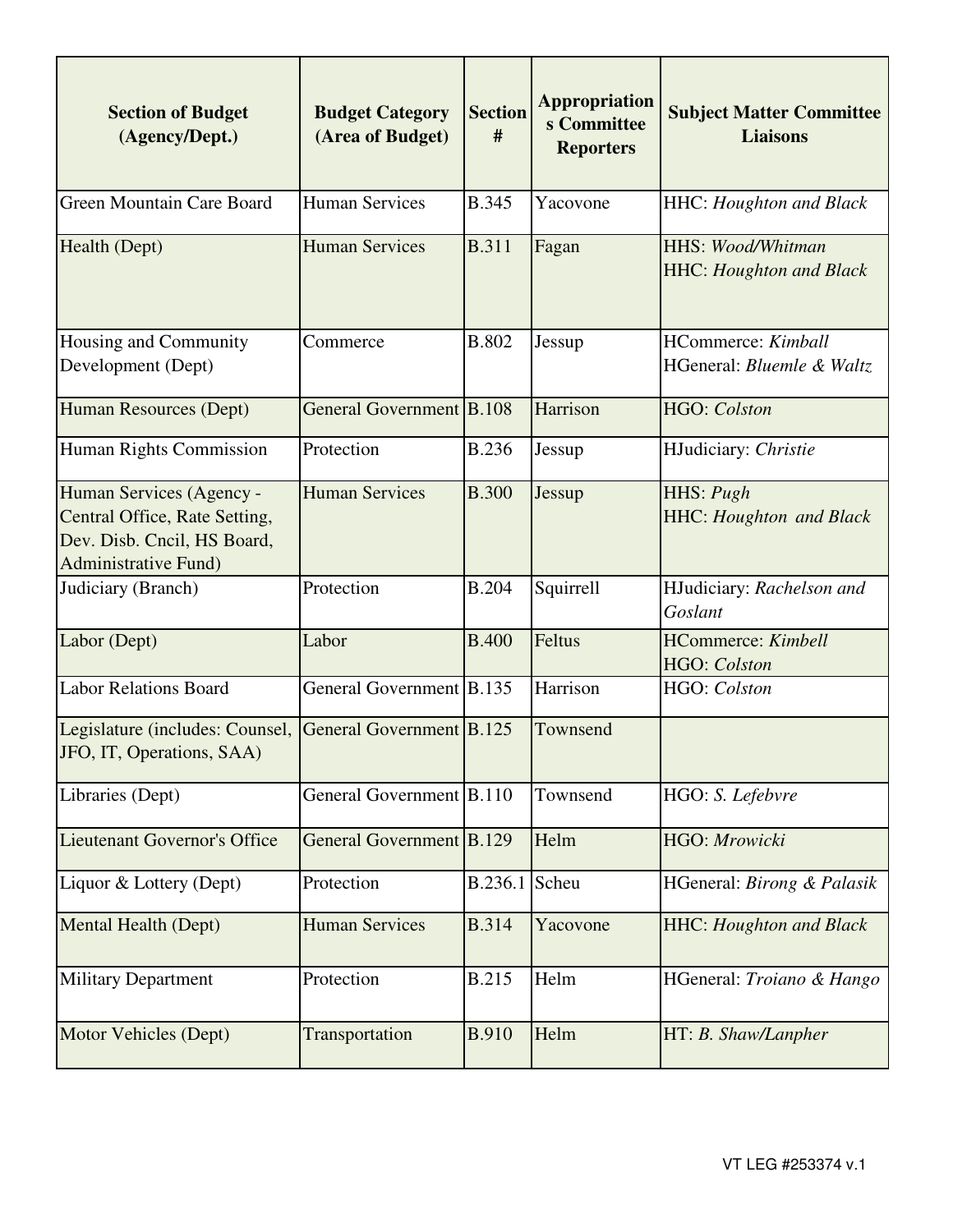| <b>Section of Budget</b><br>(Agency/Dept.)                                                                               | <b>Budget Category</b><br>(Area of Budget) | <b>Section</b><br>#                          | <b>Appropriation</b><br>s Committee<br><b>Reporters</b> | <b>Subject Matter Committee</b><br><b>Liaisons</b> |
|--------------------------------------------------------------------------------------------------------------------------|--------------------------------------------|----------------------------------------------|---------------------------------------------------------|----------------------------------------------------|
| Natural Resources - (Agency -<br>Administration, State Land<br><b>Local Property Tax</b><br>Assessment)                  | <b>Natural Resources</b>                   | <b>B.700</b>                                 | Feltus                                                  | HNR: Kari Dolan                                    |
| <b>Natural Resources Board</b>                                                                                           | <b>Natural Resources</b>                   | <b>B.7010</b>                                | Feltus                                                  | HNR: Kari Dolan                                    |
| New England Higher<br><b>Education Compact</b>                                                                           | <b>Higher Education</b>                    | <b>B.606</b>                                 | Fagan                                                   | <b>HEducation:</b> James                           |
| Public Safety (Dept.)                                                                                                    | Protection                                 | <b>B.208</b>                                 | Townsend                                                | HT: B. Shaw<br>HGO: Gannon and LaClair             |
| <b>Public Service Department</b>                                                                                         | Protection                                 | <b>B.233</b>                                 | Feltus                                                  | HE&T: Patt                                         |
| <b>Public Utility Commission</b>                                                                                         | Protection                                 | <b>B.234</b>                                 | Feltus                                                  | HE&T: Patt                                         |
| <b>Retired Senior Volunteer</b><br>Program                                                                               | <b>Human Services</b>                      | <b>B.344</b>                                 | Harrison                                                |                                                    |
| <b>Secretary of State's Office</b>                                                                                       | Protection                                 | <b>B.232</b>                                 | Townsend                                                | HGO: Mrowicki                                      |
| <b>State Treasurer's Office</b><br>(includes State Employees<br>Pensions)                                                | General Government B.131                   |                                              | Townsend                                                | HGO: Gannon                                        |
| State's Attorney's, special<br>investigative units and sheriffs                                                          | Protection                                 | <b>B.205</b><br><b>B.206</b><br><b>B.207</b> | Squirrell                                               | HJudiciary: Rachelson and<br>Goslant               |
| <b>State's Teachers Retirement</b>                                                                                       | Education                                  | <b>B.514</b>                                 | Scheu                                                   | HGO: Gannon                                        |
| Tax (Dept -<br>Administrative/Collection)<br>Tax (Rebates, Reappraisal, Use<br>Tax, PILOT, Unorganized<br>Towns & Gores) | General Government B.111                   |                                              | Scheu                                                   | HW&M: Ancel and<br>Kornheiser                      |
| Tourism & Marketing (Dept)                                                                                               | Commerce                                   | <b>B.806</b>                                 | Toleno                                                  | HCommerce: Kimbell                                 |
| <b>Transportation</b> (Agency)                                                                                           | Transportation                             | <b>B.901</b>                                 | Helm                                                    | HT: B. Shaw                                        |
| University of Vermont<br>(includes Morgan Horse Farm)                                                                    | <b>Higher Education</b>                    | <b>B.600</b>                                 | Fagan                                                   | <b>HEducation:</b> James                           |